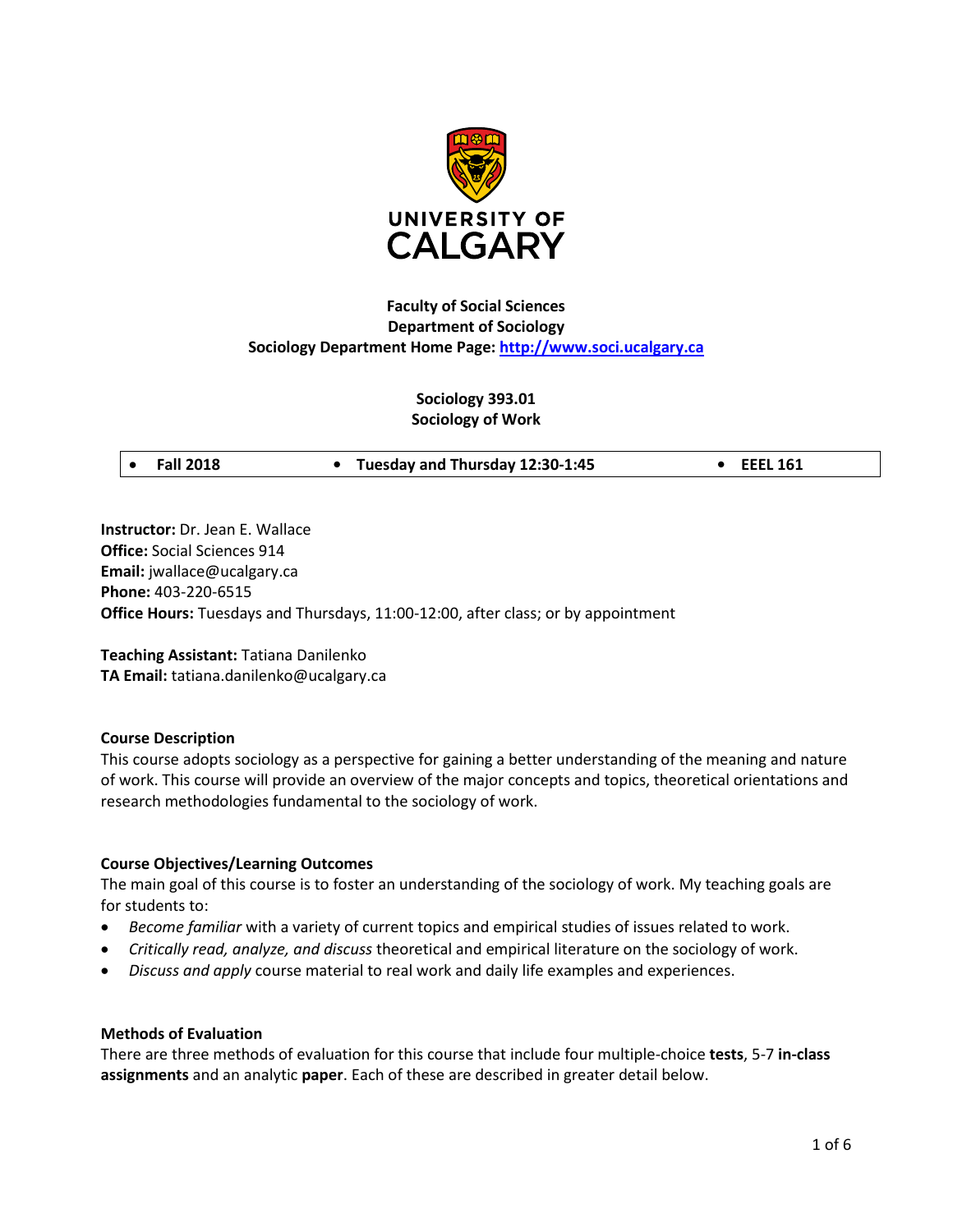**Tests**: There will be four multiple choice tests based on lectures and the assigned readings. You will be accountable for materials that are assigned, regardless of whether or not they are covered in class. As well, you will be accountable for information covered in class that is not covered in the readings.

| Test:     | Date:      | Weight: |
|-----------|------------|---------|
| Test $#1$ | October 2  | 25%     |
| Test $#2$ | October 23 | 20%     |
| Test $#3$ | November 8 | 15%     |
| Test #4   | December 6 | 10%     |

**In-Class Assignments:** In-class assignments will be in the form of short writing assignments and/or group discussions that address the lecture topic that day. These activities will be assigned in class 5-7 times during the semester. Each will be worth 2% of your final grade to a maximum total value of 10%. *They will not be announced ahead of time and they cannot be made-up.*

**Analytic Papers:** Analytic papers are concise essays that explore different aspects of work for a particular topic. Refer to the handout on the assignments posted on D2L for more details and due dates. You will choose **one** of the topics. The paper is worth 20% of your grade. *Note that each essay has a different due date: You can only submit one paper and you cannot do another paper to improve your grade.*

**Final Exam Information:** There is no Registrar scheduled final exam for this course.

| Grade     | Percent range  | <b>Grade Point Value</b> | <b>Description</b>                       |
|-----------|----------------|--------------------------|------------------------------------------|
| A+        | $96 - 100\%$   | 4.0                      | Outstanding performance                  |
| A         | $90 - 95.99\%$ | 4.0                      | Excellent-superior performance           |
| А-        | $85 - 89.99\%$ | 3.7                      |                                          |
| $B+$      | $80 - 84.99%$  | 3.3                      |                                          |
| B         | $75 - 79.99\%$ | 3.0                      | Good - clearly above average performance |
| <b>B-</b> | $70 - 74.99\%$ | 2.7                      |                                          |
| $C+$      | $67 - 69.99\%$ | 2.3                      |                                          |
| C         | $63 - 66.99%$  | 2.0                      | Satisfactory - basic understanding       |
| $C-$      | $59 - 62.99%$  | 1.7                      |                                          |
| D+        | $55 - 58.99%$  | 1.3                      |                                          |
| D         | $50 - 54.99%$  | 1.0                      | Minimal pass - marginal performance      |
| F         | < 50%          | 0                        | Unsatisfactory performance               |

**Grading Scale**

Letter grades will be assigned and submitted to the registrar based on the following scale:

The grades for a course component may be scaled to maintain equity among sections and to conform to departmental norms.

# **Required Textbooks, Readings, Materials**

There is one required text for this course (Volti, 2012) and eight required journal articles (see below).

Volti, Rudi (2012). *An Introduction to the Sociology of Work and Occupations (2nd Edition)*. Sage Publications, Thousand Oaks. Hard copy available at the bookstore.

- eBook access for rent or purchase available at: [https://www.vitalsource.com/products/an](https://www.vitalsource.com/products/an-introduction-to-the-sociology-of-work-and-rudi-volti-v9781483342412)[introduction-to-the-sociology-of-work-and-rudi-volti-v9781483342412](https://www.vitalsource.com/products/an-introduction-to-the-sociology-of-work-and-rudi-volti-v9781483342412)
- Kindle eBook available at: [https://www.amazon.com/Introduction-Sociology-Work-Occupations](https://www.amazon.com/Introduction-Sociology-Work-Occupations-ebook/dp/B00ELTPX4Y/ref=sr_1_1?ie=UTF8&qid=1477881150&sr=8-1&keywords=9781483342412)[ebook/dp/B00ELTPX4Y/ref=sr\\_1\\_1?ie=UTF8&qid=1477881150&sr=8-1&keywords=9781483342412](https://www.amazon.com/Introduction-Sociology-Work-Occupations-ebook/dp/B00ELTPX4Y/ref=sr_1_1?ie=UTF8&qid=1477881150&sr=8-1&keywords=9781483342412)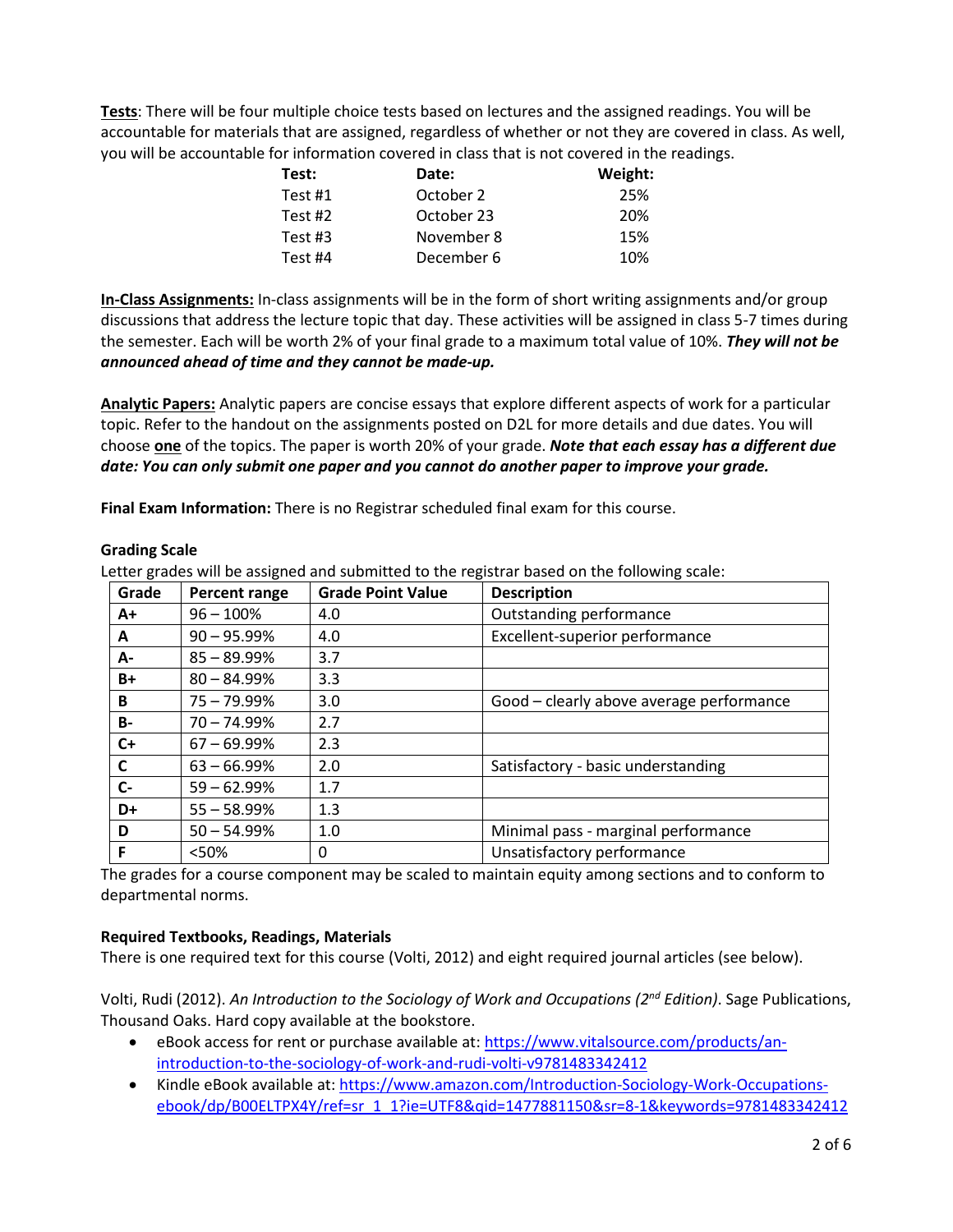# **Lecture Schedule and Reading Assignments**:

The expected lecture dates and assigned readings are listed below, although unexpected circumstances may require some changes. Power Point outlines will be available on D2L prior to the relevant class. The links for the articles are below and you need your UCID number and password to login to the UC library to access them.

|                             | <b>INTRODUCTION</b>                           | <b>READING</b>          |
|-----------------------------|-----------------------------------------------|-------------------------|
| September 6<br>September 11 | Course Introduction<br>Introduction           | Volti, Introduction     |
|                             | <b>I: THE CHANGING NATURE OF WORK</b>         |                         |
| September 13                | Industrialization and its Consequences        | Volti, Chap. 3          |
| September 18                | <b>Bureaucratic Organizations</b>             | Volti, Chap. 4          |
| September 20                | "Bureaucracy isn't Always Bad"                | R1 Rai                  |
| September 25                | <b>Technology and Work</b>                    | Volti, Chap. 5          |
| September 27                | "Production-Line Approach to Service"         | R2 Levitt               |
| October 2                   | TEST #1 (25%)                                 |                         |
|                             | <b>II: LIFE ON THE JOB</b>                    |                         |
| October 4                   | Who Gets What?                                | Volti, Chap. 10         |
| October 9                   | Work and its Rewards                          | Volti, Chap. 11         |
| October 11                  | "The Call of the Wild"                        | R3 Bunderson & Thompson |
| October 16                  | The Perils and Pressure of Work               | Volti, Chap. 12         |
| October 18                  | "Not All Coping Strategies are Created Equal" | R4 Lemaire & Wallace    |
| October 23                  | TEST #2 (20%)                                 |                         |
|                             | <b>III: WOMEN AND WORK</b>                    |                         |
| October 25                  | Diversity in the Workplace                    | Volti, Chap. 13         |
| October 30                  | "When Professionals become Mothers"           | R5 Cuddy et al.         |
| November 1                  | Work Roles and Life Roles                     | Volti, Chap. 14         |
| November 6                  | "Housework"                                   | R6 Bianchi et al.       |
| <b>November 8</b>           | TEST #3 (15%)                                 |                         |
|                             | <b>IV: PREPARING TO WORK</b>                  |                         |
| November 20                 | "Exploring Motivations"                       | R7 Schleef              |
| November 22                 | Getting a Job                                 | Volti, Chap. 7          |
| November 27                 | Workplace Culture and Socialization           | Volti, Chap. 8          |
| November 29                 | <b>Professions and Professionals</b>          | Volti, Chap. 9          |
| December 4                  | "Professionalizing Body Art"                  | R8 Maroto               |
| December 6                  | TEST #4 (10%)                                 |                         |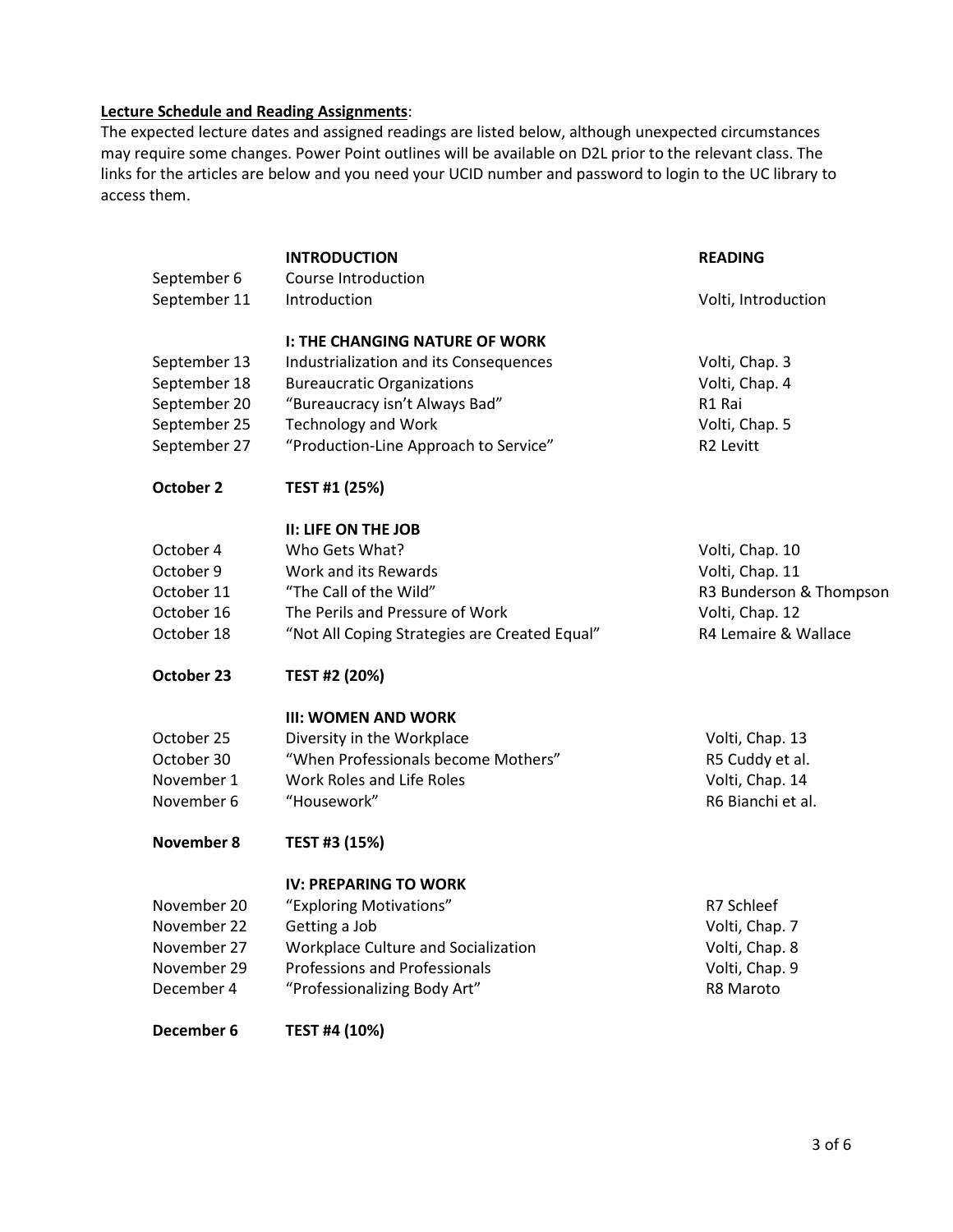**Required Journal Articles:** The links for the articles are below and you need your UCID number and password to login to the UC library to access them.

**R1)** Rai, G.S. (2013). Job Satisfaction Among Long-Term Staff : Bureaucracy Isn't Always Bad. *Administration in Social Work*, 37(1):90-99.

[http://www-tandfonline-](http://www-tandfonline-com.ezproxy.lib.ucalgary.ca/doi/pdf/10.1080/03643107.2012.657750?needAccess=true)

[com.ezproxy.lib.ucalgary.ca/doi/pdf/10.1080/03643107.2012.657750?needAccess=true](http://www-tandfonline-com.ezproxy.lib.ucalgary.ca/doi/pdf/10.1080/03643107.2012.657750?needAccess=true)

**R2)** Levitt, T. (1972). Production-Line Apprach to Service. *Harvard Business Review*, 50(5):41-52. [http://dc8qa4cy3n.scholar.serialssolutions.com/?sid=google&auinit=T&aulast=Levitt&atitle=Production](http://dc8qa4cy3n.scholar.serialssolutions.com/?sid=google&auinit=T&aulast=Levitt&atitle=Production-line+approach+to+service&title=Harvard+business+review&volume=50&issue=5&date=1972&spage=41&issn=0017-8012)[line+approach+to+service&title=Harvard+business+review&volume=50&issue=5&date=1972&spage=41&is](http://dc8qa4cy3n.scholar.serialssolutions.com/?sid=google&auinit=T&aulast=Levitt&atitle=Production-line+approach+to+service&title=Harvard+business+review&volume=50&issue=5&date=1972&spage=41&issn=0017-8012) [sn=0017-8012](http://dc8qa4cy3n.scholar.serialssolutions.com/?sid=google&auinit=T&aulast=Levitt&atitle=Production-line+approach+to+service&title=Harvard+business+review&volume=50&issue=5&date=1972&spage=41&issn=0017-8012)

**R3)** Bunderson, J.S., and J.A. Thompson (2009). The Call of the Wild: Zookeepers, Callings, and the Doubleedged Sword of Deeply Meaningful Work. *Administrative Science Quarterly*, 54:32-57. <http://asq.sagepub.com.ezproxy.lib.ucalgary.ca/content/54/1/32.full.pdf+html>

**R4)** Lemaire, J., and J.E. Wallace (2010). Not All Coping Strategies are Created Equal: A Mixed Methods Study Exploring Physicians' Self-Reported Coping Strategies. *BMC Health Services Research*, 10:208. <http://bmchealthservres.biomedcentral.com/articles/10.1186/1472-6963-10-208>

**R5)** Cuddy, A.J.C., Fiske, S.T., and Glick, P. (2004). When Professionals Become Mothers, Warmth Doesn't Cut the Ice. *Journal of Social Issues*, 59:263-274. [http://ezproxy.lib.ucalgary.ca/login?url=http://search.ebscohost.com/login.aspx?direct=true&db=afh&AN=](http://ezproxy.lib.ucalgary.ca/login?url=http://search.ebscohost.com/login.aspx?direct=true&db=afh&AN=14989722&site=ehost-live) [14989722&site=ehost-live](http://ezproxy.lib.ucalgary.ca/login?url=http://search.ebscohost.com/login.aspx?direct=true&db=afh&AN=14989722&site=ehost-live)

**R6)** Bianchi, S.M., Sayer, L.C., Milkie, M.A., and J. P. Robinson (2012). Housework: Who Did, Does, or Will Do It, and How Much Does it Matter? *Social Forces*, 91(1): 55-63.

[http://ezproxy.lib.ucalgary.ca/login?url=http://search.ebscohost.com/login.aspx?direct=true&db=bth&AN=](http://ezproxy.lib.ucalgary.ca/login?url=http://search.ebscohost.com/login.aspx?direct=true&db=bth&AN=85099006&site=ehost-live) [85099006&site=ehost-live](http://ezproxy.lib.ucalgary.ca/login?url=http://search.ebscohost.com/login.aspx?direct=true&db=bth&AN=85099006&site=ehost-live)

**R7)** Schleef, D. (2000). "That's a Good Question!" Exploring Motivations for Law and Business School Choice. *Sociology of Education*, 73(3): 155-174. [http://www.jstor.org.ezproxy.lib.ucalgary.ca/stable/pdf/2673214.pdf?refreqid=excelsior%3A5dcaba26fc4d](http://www.jstor.org.ezproxy.lib.ucalgary.ca/stable/pdf/2673214.pdf?refreqid=excelsior%3A5dcaba26fc4d0ad9a0ac7713c18f1996) [0ad9a0ac7713c18f1996](http://www.jstor.org.ezproxy.lib.ucalgary.ca/stable/pdf/2673214.pdf?refreqid=excelsior%3A5dcaba26fc4d0ad9a0ac7713c18f1996)

**R8)** Maroto, M. L. (2011). Professionalizing Body Art: A Marginalized Occupational Group's Use of Informal and Formal Strategies of Control. *Work and Occupations*, 38(1):101-138. <http://wox.sagepub.com.ezproxy.lib.ucalgary.ca/content/38/1/101.full.pdf+html>

#### **Grade Reappraisal**

Within two weeks of the date the exam/assignment is returned, students seeking reappraisal of examinations or assignments must submit a written response to the instructor explaining the basis for reconsideration of one's mark. The instructor will reconsider the grade assigned and will then book a time with the student to discuss his or her work and rationale. It should be noted that a re- assessed grade may be raised, lowered, or remain the same.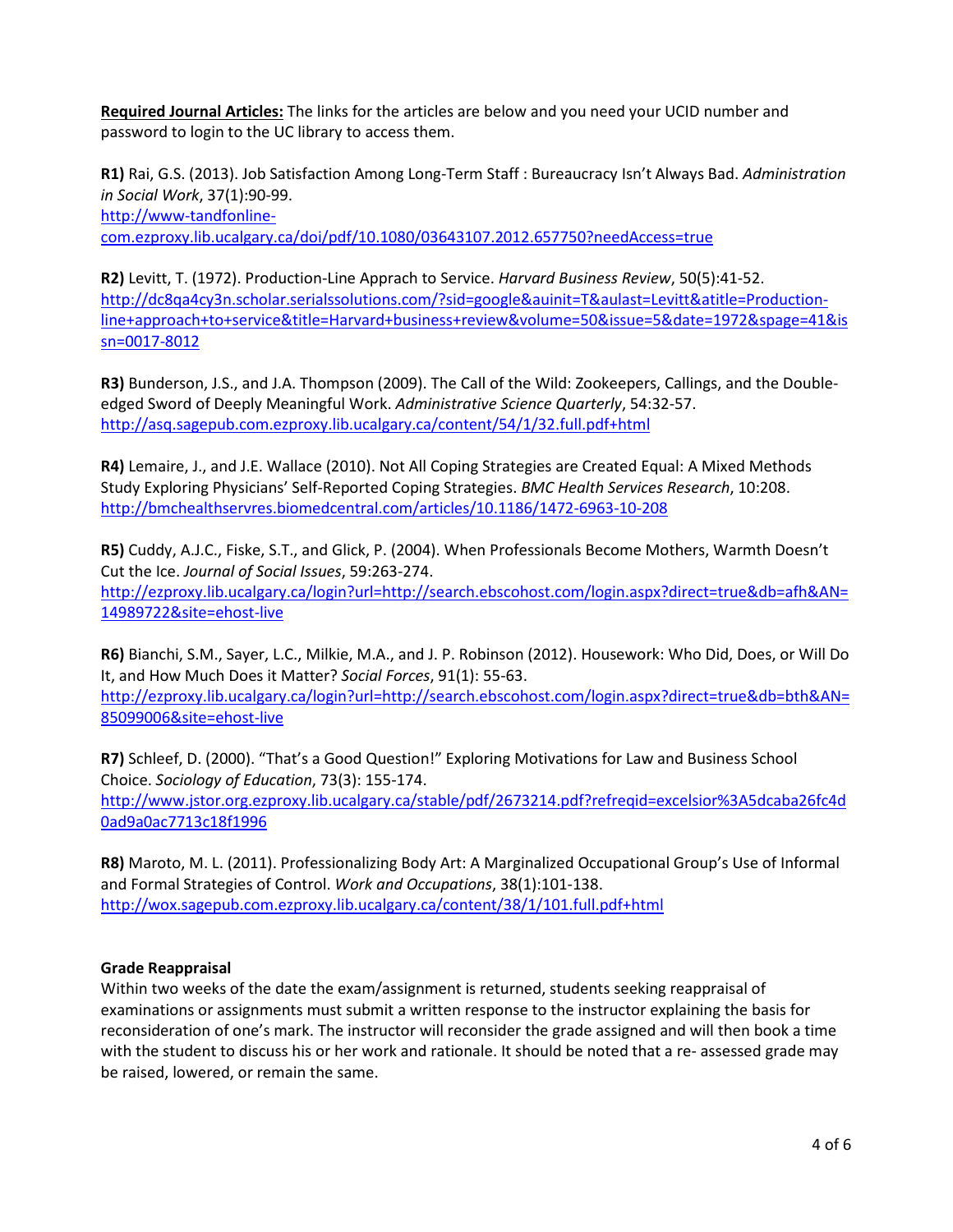# **Technology Use**

Please note that cell phones, pagers, Blackberries, internet surfing, watching videos, playing computer games, checking e-mail, text messaging, and listening to music are disruptive to the class. **Please be courteous to your classmates and professor and turn off all such devices before the class starts.** Laptop computers are to be used exclusively for the purposes of taking notes during class. Using your laptop for purposes other than taking notes (e.g., watching videos, playing solitaire, etc.) will be considered disruptive behavior. Students violating the policy will be asked to cease doing so and may be disallowed from using a laptop in future classes. Recording devices may be used only if you have permission from the professor and documentation from the Student Accessibility Office.

# **Email**

Feel free to contact me over email at any time. Please put the course name and number in your email's subject line, and include a proper salutation, your full name, student ID, and a proper closing in the body of your email. All emails violating customary email conventions will be ignored. All other emails will be answered within one business day. I do not answer emails over the weekend. Please take that into account when emailing me questions pertaining assignments or exams. If you have a course-related question, please check the course outline first. Questions that can be answered by consulting the course outline will not be answered. Also, please e-mail me for administrative purposes only, for example to set up an appointment. Please do not use e-mail as a replacement for an office visit, if there is something you want to discuss. Questions about the course content and readings, concerns about grades, or any other personal issues should be dealt with in person during my office hours.

### **Emergency Evacuations**

In the case of fire or other emergency evacuation of this classroom, please proceed to the assembly point at **ICT (Information Communication Technology) Food Court**.

#### **Handing in Papers, Assignments**

- 1. The main Sociology Department office does not deal with any course-related matters. Please speak directly to your instructor.
- 2. **Protection of Privacy:** The Freedom of Information and Protection of Privacy (FOIPP) legislation does not allow students to retrieve any course material from public places. Anything that requires handing back will be returned directly during class or office hours. If students are unable to pick up their assignments from the instructor, they provide the instructor with a stamped, self-addressed envelope to be used for the return of the assignment.
- 3. Final grades are not posted by the Sociology Department. They are only available online.

#### **Ethics Research**

Students are advised that any research with human subjects – including any interviewing (even with friends and family), opinion polling, or unobtrusive observation – must have the approval of the Faculty Ethics Committee. In completing course requirements, students must not undertake any human subjects research without discussing their plans with the instructor, to determine if ethics approval is required.

#### **Academic Misconduct**

Please refer to the website listed below for information on University of Calgary policies on Plagiarism/Cheating/Other Academic Misconduct:<http://www.ucalgary.ca/pubs/calendar/current/k-5.html>

# **Deferrals**

When possible, please provide advance notice if you are unable to write an exam or complete/turn-in assignments on time. All requests for deferral of a course component due to health reasons must be